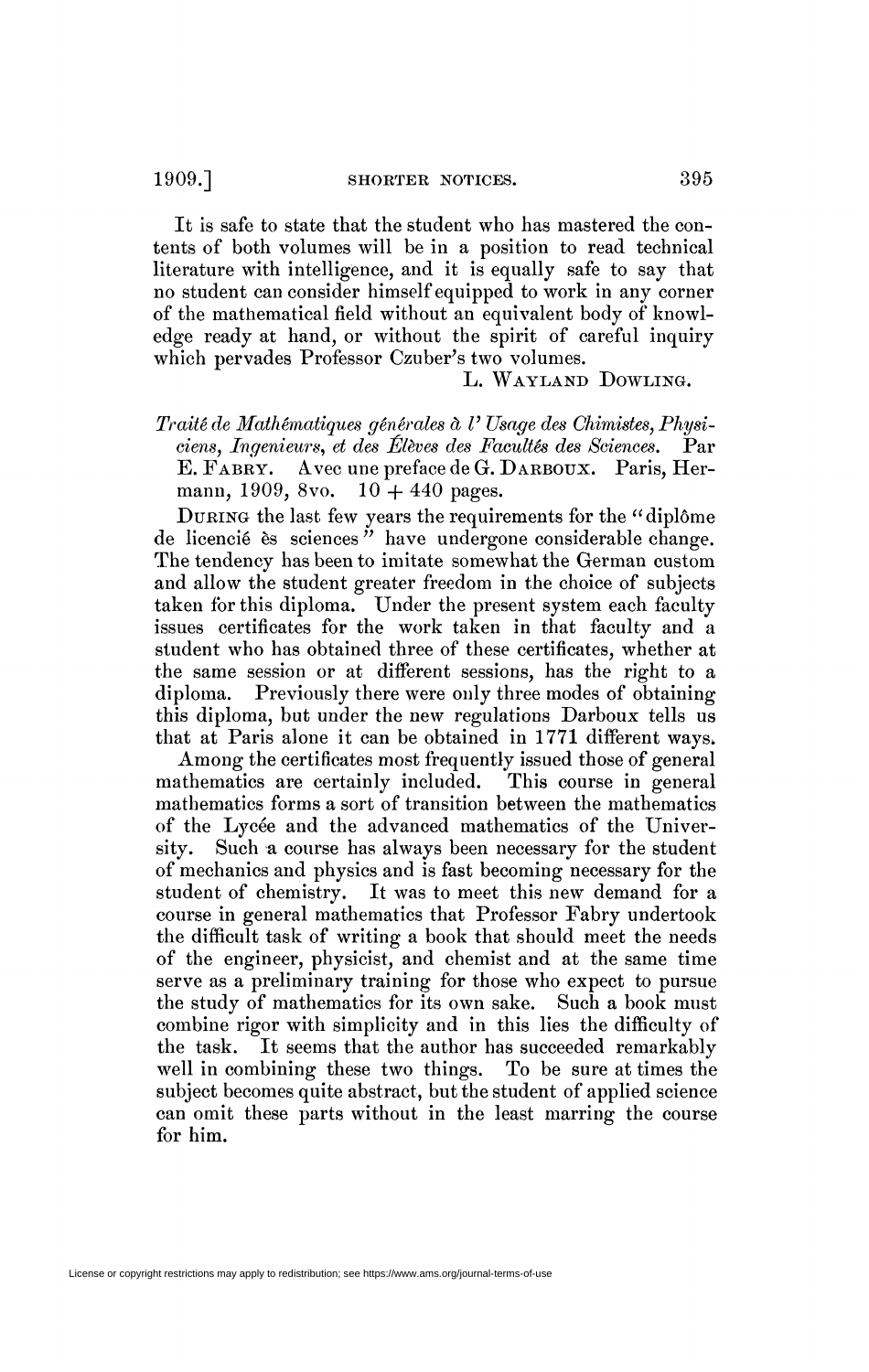The book is divided into four parts : Algebra, Analytical Geometry, Analysis, Mechanics.

Part I (128 pages) starts with a discussion of incommensurables, limits, and continuity, leading to the idea of the maximum of a function *f(x)* which remains finite between *a* and *b.* In the first 46 pages is given all that the student will need of the binomial theorem, determinants, series, and exponential functions. The subject matter of these introductory chapters is remarkably well chosen and only those things are given which are really needed for further developments. In the chapter on exponential functions and logarithms the number *e* is defined by the series

$$
e = 1 + \frac{1}{1} + \frac{1}{2} + \frac{1}{3} + \dots
$$

and no attempt is made to show that  $(1 + 1/n)^n$  approaches e as *n* becomes infinite. *x* is then defined and the convergence of the series discussed.

Derivatives are defined and discussed in Chapter VI, page 46, and thus early in the work the student has this tool at his disposal. It was rather curious to note that the symbols *dy, dx* are used to denote increment instead of the old familiar ones  $\Delta y$ ,  $\Delta x$ . The formulas of differentiation and Rolle's theorem are disposed of in 6 pages.

The derivation of Taylor's series in its finite form is rather interesting. Given the function  $f(x)$  which possesses the first  $n + 1$  derivatives, the following expression is written down

$$
F(x) = f(b) - f(x) - (b - x)f'(x) - \frac{(b - x)^2}{2}f''(x) - \dots
$$

$$
- \frac{(b - x)^n}{n}f^{(n)}(x) - A(b - x)^p,
$$

where *p* is a positive integer and

$$
A = \frac{1}{(b-a)^p} \left[ f(b) - f(a) - (b-a)f'(a) - \frac{(b-a)^2}{2} f''(a) - \dots - \frac{(b-a)^n}{n} f^{(n)}(a) \right].
$$

Now since  $F(a) = 0$ ,  $F(b) = 0$ , and  $F'(x)$  exists for all values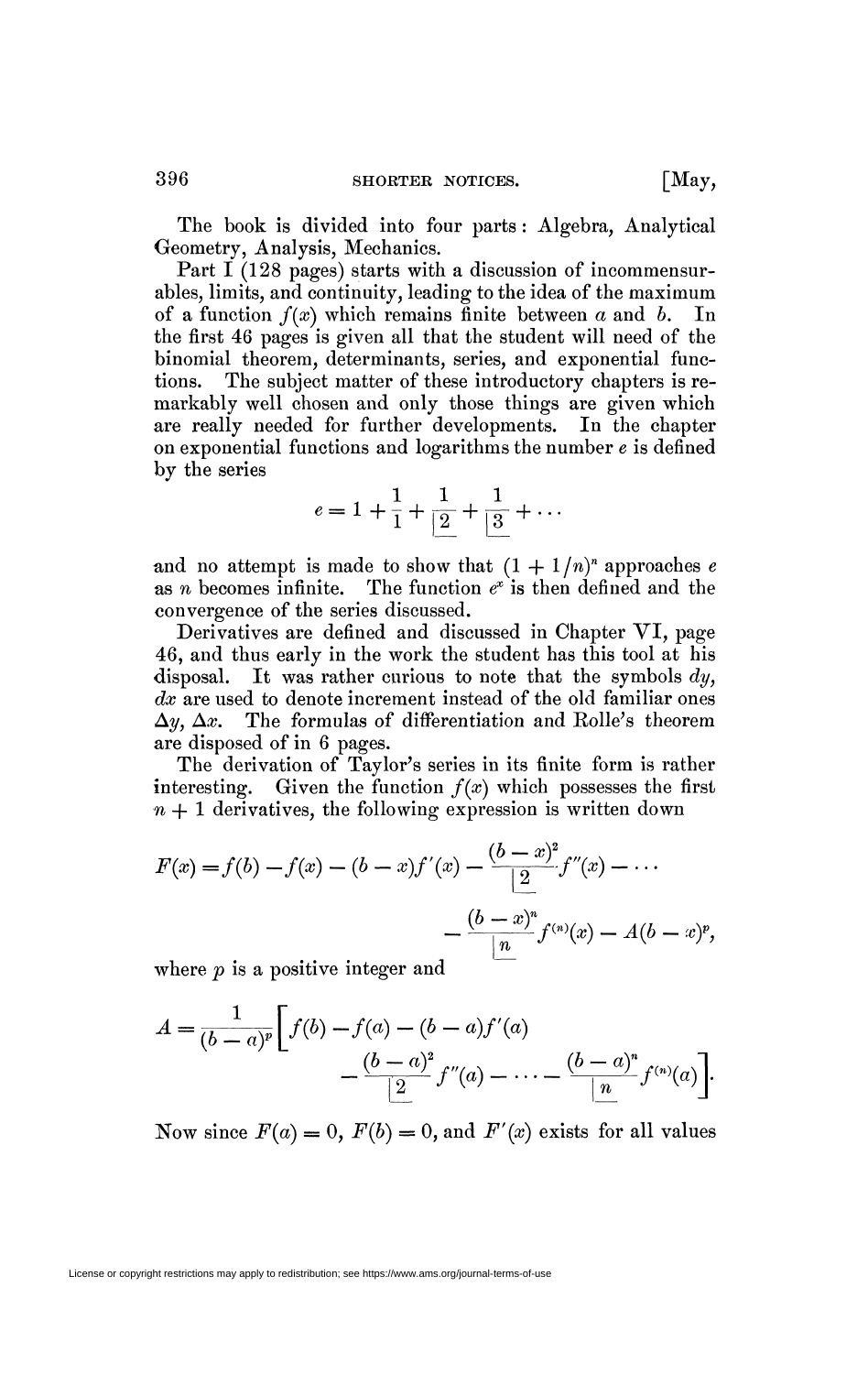1909.] **SHORTER NOTICES.** 397

of *x* between a and *b,* we have by Rolle's theorem

$$
F'(x) = -\frac{(b-x)^n}{n} f^{(n+1)}(x) + Ap(b-x)^{p-1} = 0
$$

for some value  $x_0$  of x between a and b; and as  $b - x_0 \neq 0$ 

$$
A = \frac{(b - x_0)^{n-p+1}}{n} f^{(n+1)}(x_0).
$$

Equating this to the value of *A* above and making the substitutions

$$
a = x, \quad b = x + h, \quad x_0 = x + \theta h \qquad (h < 1),
$$

we have Taylor's series in its finite form. The remainder is of the form

$$
\frac{h^{n+1}}{n}\cdot\frac{(1-\theta)^{n-p+1}}{p}f^{(n+1)}(x+\theta h).
$$

If  $p = n + 1$ , we at once have Lagrange's form of the remainder. If  $p = 1$ , we obtain Cauchy's form of the remainder.

Chapter VII is devoted to applications of differentiation; but as no geometry has yet been developed, about the only applications made are to maxima and minima and the evaluation of indeterminate forms. Chapter VIII treats of development in series. Uniform convergence is defined and criteria are given for the differentiation of series term by term. The expansion of a function by means of Taylor's series is discussed and the expansion is applied to a few particular functions. In Chapter IX functions of several variables are taken up. It is remarkable that the subject should be developed thus far (80 pages) before the first figure appears. It would seem extremely difficult for the beginner to grasp the full meaning of much of the abstract mathematics without some sort of a geometrical picture. It is rather unfortunate that the whole subject of maxima and minima should be developed without the use of a single graph.

Chapter  $X$  is a short introduction to the study of imaginaries, and the remainder of Part I is devoted to algebraic equations, rational fractions, elimination, etc.

Part II, Analytical geometry (145 pages) contains the elements of both plane and solid analytical geometry besides most of the applications of differential calculus to geometry contained in elementary treatises on the calculus. Multiple points,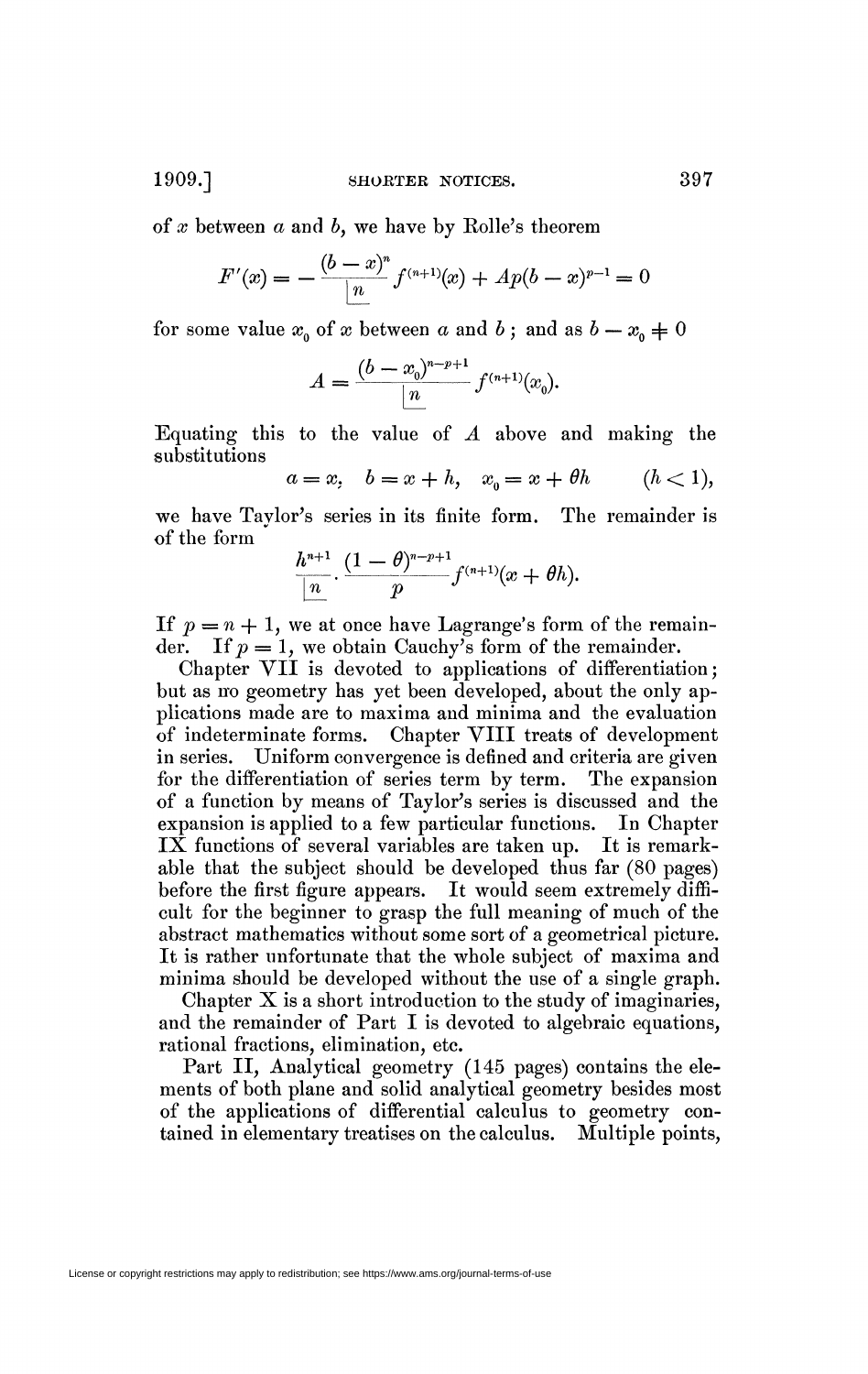asymptotes, unicursal curves, curvature, torsion, osculating plane, ruled and developable surfaces are among the topics discussed. The chapters on the conic and quadric are short and yet contain the. important properties of these curves and surfaces. The conics are discussed purely from the equation and not as a locus problem. One chapter however is devoted to geometric loci, in which the general idea of a locus is developed and such curves as the strophoid, cissoid, and cycloid are discussed as examples in loci. The idea of a multiple point is introduced after 28 pages. It seems as if it might have been better to delay this until the student had a little more familiarity with curves in general.

Part III, Analysis (85 pages), begins with a discussion of infinitesimals and differentials. Here the notation is changed, *Ay* now being used to represent increment and *dy* to represent differential. In the first chapter the handling of differentials is pretty thoroughly drilled into the student. The expression for radius of curvature which has already been derived in terms of derivatives is now expressed in terms of differentials in both rectangular and polar coordinates. The definite integral is then defined and it is shown that the limit of  $\sum m_i \delta_i$  is the same no matter how the interval be divided. It is then shown that the limits of  $\Sigma_{m,\delta}$  and  $\Sigma_{M,\delta}$ . (*M*, and m. being the maximum and minimum of  $f(x)$  in the interval  $\delta$ ) are the same, if  $f(x)$  is a continuous function. This is rather abstract mathematics for students of applied science, but the author has a scientific conscience to satisfy, and besides it will be useful to those who expect to continue the study of pure mathematics. In a few pages the ordinary rules of integration are developed. The evaluation of the definite integral is then taken up and the criteria that the integrals

$$
\int_a^b f(x)dx,
$$

where  $f(x)$  becomes infinite between  $a$  and  $b$ , and

$$
\int_{a}^{\infty} f(x)dx
$$

should exist, are given. Evaluation of a definite integral by expanding the integrand and integrating term by term is shown by means of a single illustrative example. Multiple integrals